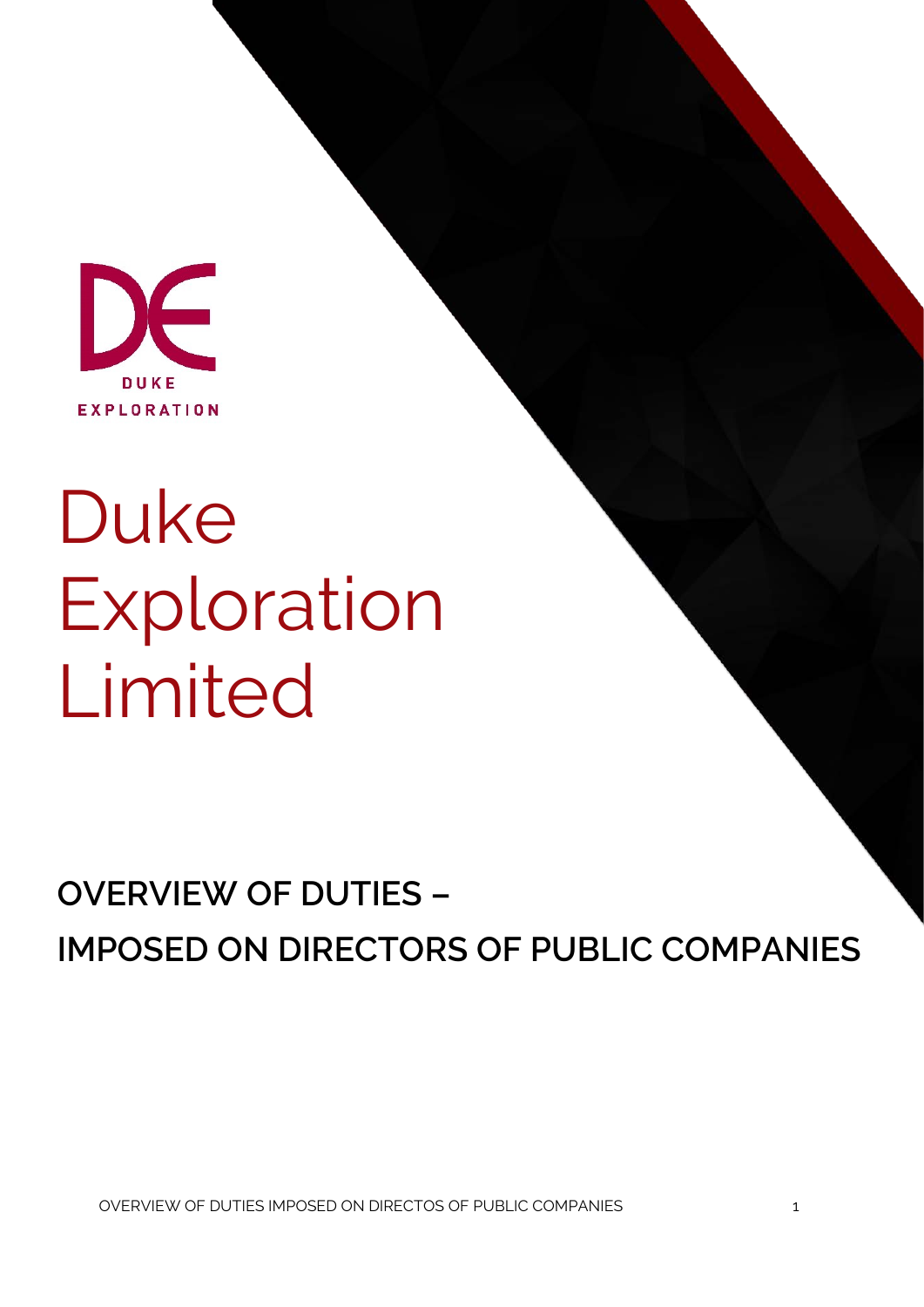

# **DUKE EXPLORATION LIMITED**

ABN 28 119 421 868

# **1 INTRODUCTION**

Under common law principles, a director must act honestly; exercise reasonable care and skill; and be diligent, aware of and understand the fiduciary responsibilities of their position. This can be summarised as the duty to, among other things:

- a) act bona fide in the interests of the company (act in good faith);
- b) exercise care, skill and diligence;
- c) exercise the powers for the purpose for which they were conferred;
- d) retain their discretionary powers; and
- e) avoid conflicts of interest.

There are extra statutory duties imposed under the Corporations Act. The statutory duties are in addition to, and in no way derogate from, the common law (s185 of the Corporations Act). However, the statutory defence (the so called "business judgment rule") in section 180(2) of the Corporations Act does apply to excuse a director from any liability that might otherwise arise under both statute and common law in relation to the duty of care, skill and diligence, provided the requirements of the rule are met (see further below).

As directors are in an accepted category of being in a fiduciary relationship, they also have obligations not to breach their fiduciary duties. It is reasonable for the company to rely on a director's trust, confidence and loyalty.

# **2 DUTY TO ACT IN GOOD FAITH AND FOR A PROPER PURPOSE**

Section 181(1) of the Corporations Act provides that a director of a corporation must exercise their powers and discharge their duties in good faith in the best interests of the corporation and for a proper purpose. These are two separate duties.

# **2.1 Duty to Act in Good Faith in the Best Interests of the Corporation**

This duty is both a statutory and common law duty and is a civil penalty provision.

It is clear that a company director is required to act honestly in dealings with the shareholders and to ensure that the shareholders are not misled. When shareholders are approached for approval, they must receive all the information necessary to enable them to make a fully informed decision.

Although honesty is necessary it is not enough. The standard formulation of their duty is that directors must act "bona fide in what they consider – not what the court may consider – is in the best interests of the company". However, many cases have held that directors may breach their duty even if they are acting in what they genuinely consider to be an honest manner, because they have failed to give proper consideration to the interests of the company (including making a decision which no reasonable board could consider to be within those interests). Situations of this kind tend to arise when circumstances induce directors to believe that the company's interests correspond with their own interests or with the interests of some other person. In these circumstances, directors then act without considering the company's interests as a separate entity.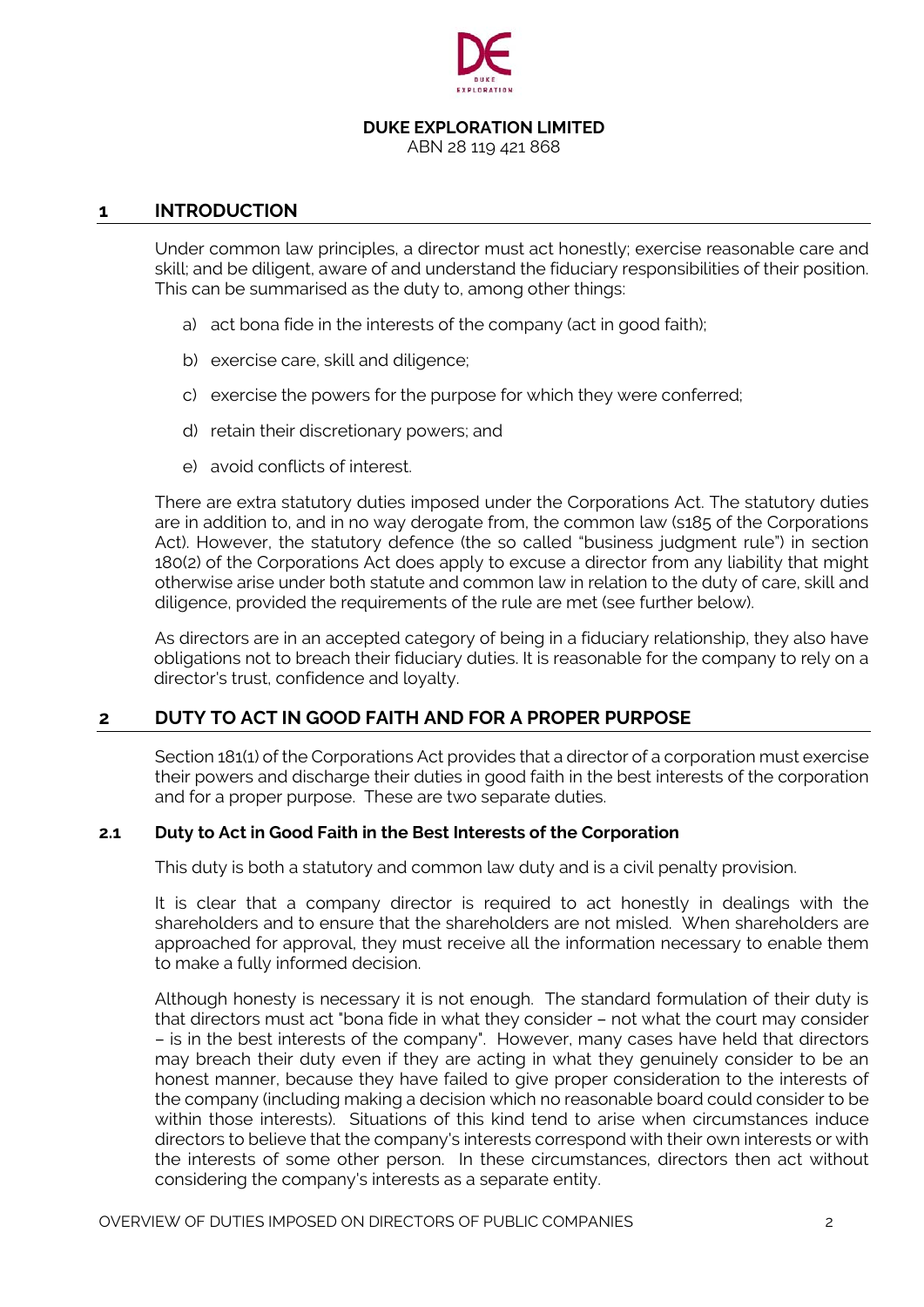Examples of a failure to pay proper regard to the company's separate interests include:

- a) a director, who is also a controlling shareholder, causing the company to issue shares to his de facto wife with the object of ensuring that she would control the company after his death;
- b) directors sanctioning the giving of a lease by the company on terms very favourable to two directors when the company is in financial difficulties; and
- c) expenditure of company money by directors with the aim of preventing a rival panel of candidates being elected to the Board.

The appointment of nominee directors may raise issues as they may face conflicting duties. Nominee directors are appointed to act and represent the interests of their appointors. Therefore, potential conflicts may arise between the nominee director's duty to act in the interests of the appointor and the director's duty to act in the interests of the company as a whole. It has been held that a nominee director will not be in breach provided they honestly believed that the interest of their appointors and the company are the same. However, a company may draft its constitution so as to modify the directors' fiduciary duties, thus nominee directors may act in the interests of their appointor without breaching their duty to the company as a whole.

Another troublesome issue concerns what is meant by the words "the company"? Depending on the circumstances, various entities could be considered to be part of "the company", namely existing members, future members, creditors, employees, customers, contractors and the community. The basic principle is that the interests of a company are generally those of its members, especially the existing members. Typically, however, difficult issues may arise when trying to balance the interests of members with the overall commercial interests of the company as well as interests of other stakeholders.

# **2.2 Duty to Act for a Proper Purpose**

In exercising their powers, directors must be motivated to act in the company's interests, and not for any improper purpose nor in their own self-interest.

The following principles should be applied in determining whether directors have acted for an improper purpose:

- a) powers under common law granted to directors must be exercised for the purposes for which they were given, not collateral purposes;
- b) it must be shown that the substantial purpose of the directors was not improper nor in breach of their duties as a director. The issue is not whether the results of their rational business decisions proved to be good or bad; it is whether the directors have acted honestly and loyally so as not to be in breach of their fiduciary duties;
- c) honest or altruistic behaviour does not prevent a finding of improper conduct. Whether acts were performed for the benefit of the company is objectively determined. However, evidence as to their subjective intentions or beliefs is always relevant; and
- d) the courts must determine whether, but for the improper or collateral purpose, the directors' powers would not have been exercised.

Examples of situations where directors have been found to act for an improper purpose are: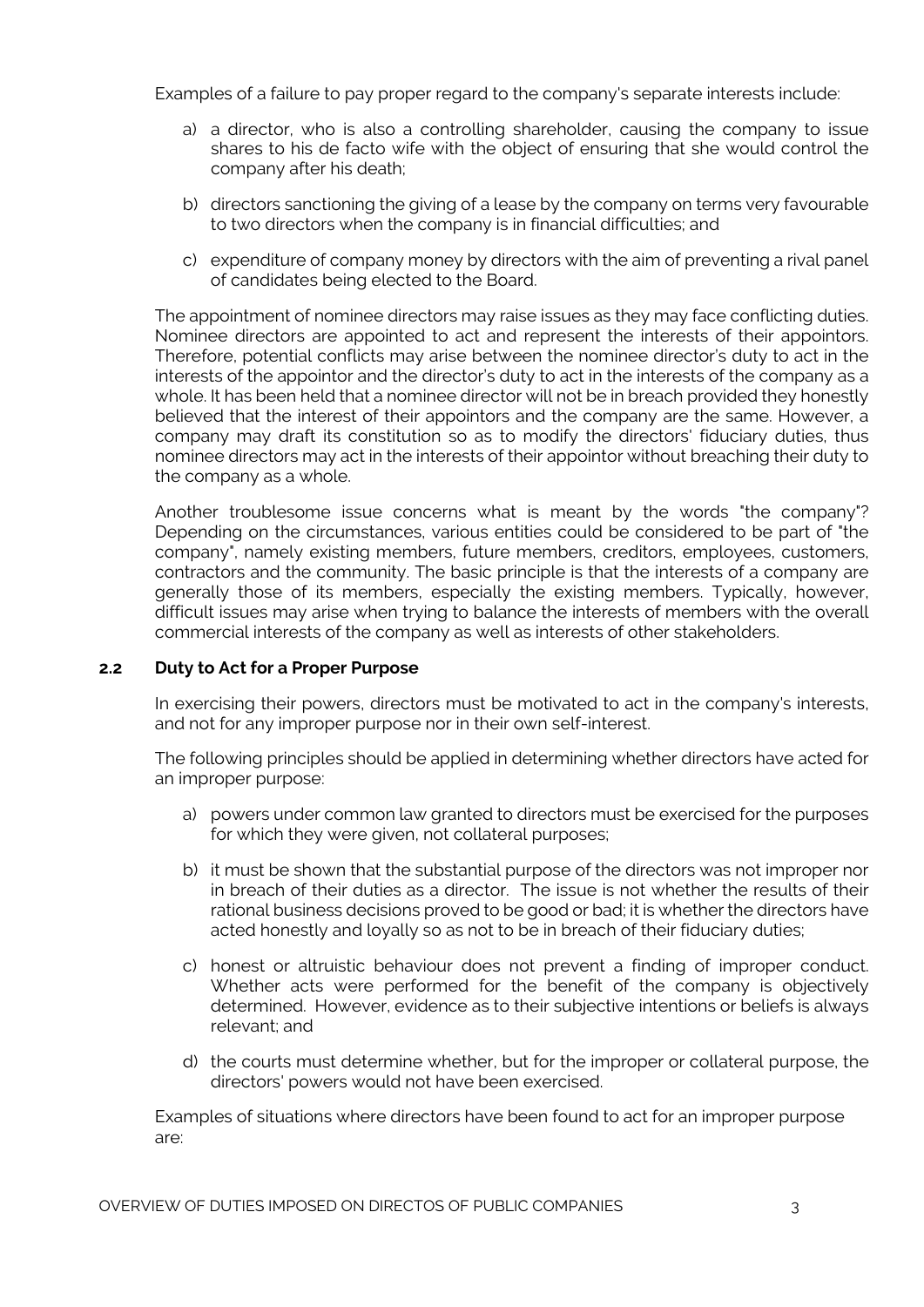- a) exercising the Board's power to issue shares with the substantial motive of defeating the voting power of existing shareholders by creating a new majority (this is a frequent source of dispute);
- b) failing to give proper full information in a notice of a general meeting;
- c) using company funds to seek their re-election to the Board of directors;
- d) refusing to register a share transfer when all transfer requirements have been complied with;
- e) issuing shares to dilute the proprietary rights of shareholders, and for no demonstrable benefit to the company; and
- f) causing the company to enter into a sale agreement to induce the purchaser to proceed with the purchase of an associated company where both the company and the related company were controlled by the directors who would personally benefit under the transactions – the potential benefit accruing to the controlling directors if the purchase of the related company went ahead was an impermissible purpose for the company to enter into the sale agreement.

# **3 DUTY TO EXERCISE CARE, SKILL AND DILIGENCE**

There is an objective test for whether a director has met the standards of care and skill expected under the law. A director is expected to exercise a degree of care that is reasonable to expect from a director. Again, this area of the law is one where a combination of common law and statutory duties applies.

The statutory duty of care and diligence (section 180(1) of the Corporations Act) provides that a director of a company must exercise their powers and discharge their duties with the degree of care and diligence that a reasonable person would exercise if they:

- a) were a director of a company in the company's circumstances; and
- b) occupied the office held by, and had the same responsibilities within the company as, the director in question.

The wording of s180(1) makes it clear that while a director's performance is to be judged objectively, due consideration must be given to the position that the director holds in the company, and the company's particular circumstances.

The common law has also laid down a standard set of duties expected of directors, which includes the duty to act with reasonable care and diligence.

So, in determining whether a director has breached the statutory standard of care and diligence, the court will have regard to the company's circumstances, and the director's position and responsibilities within the company.

The duty of directors depends upon the size of the company and whether they are full-time senior managers or non-executive directors. While it is not always possible for directors of a large public company to have a hands-on approach to all the affairs of the company, they should have a good general understanding of the business of the company. In addition, directors should be aware that the developing complexities of modern commercial life have intensified what the community expects of them.

Non-executive directors are distinguished from executive directors in that they are not bound to give continuous attention to the affairs of a corporation, but rather, their duties are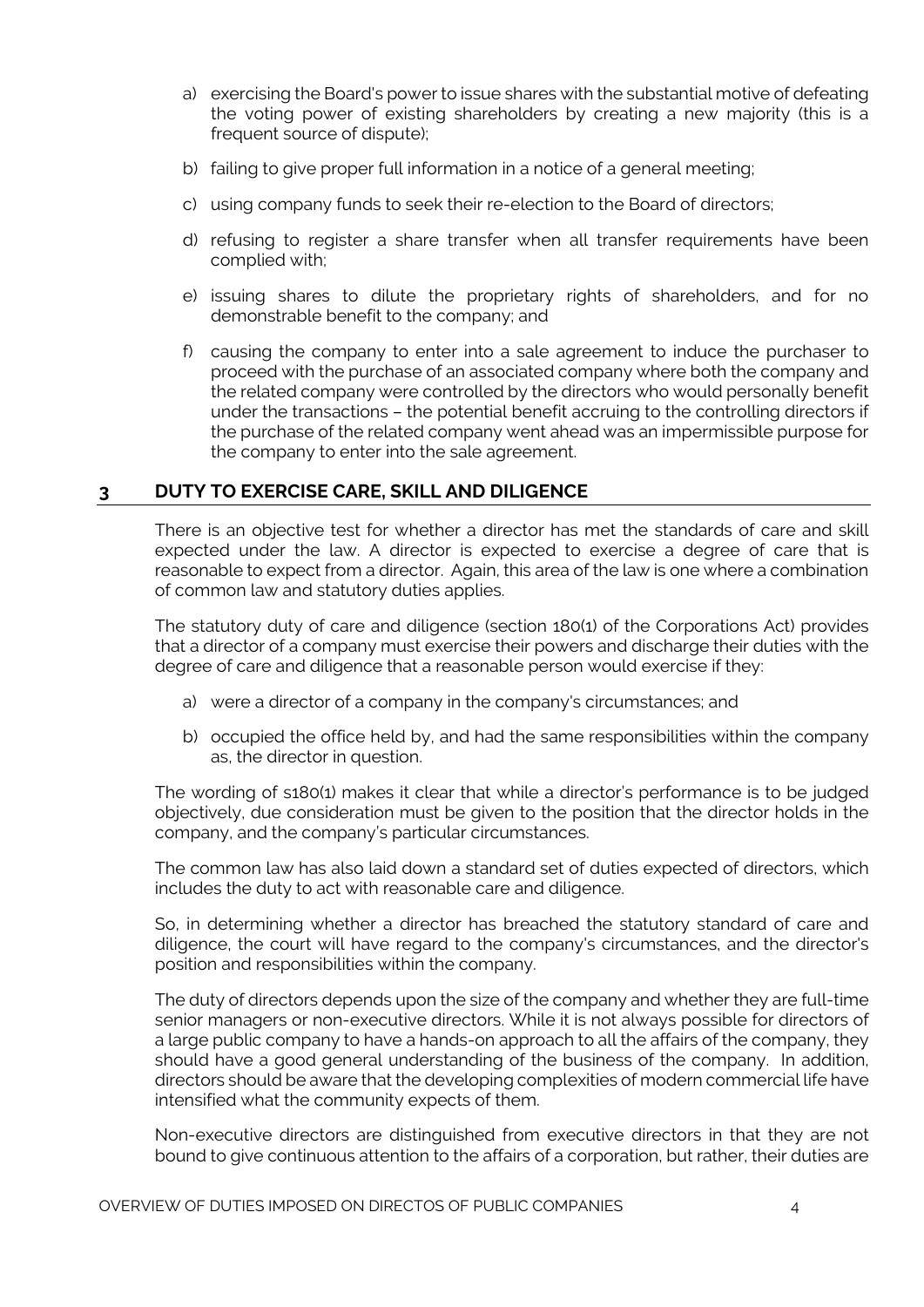more of an intermittent nature to be performed at periodic board meetings and at meetings of any committee of the board they sit on.

The Corporations Act does not expressly set any required degree of skill and therefore the court decisions will determine this on a case by case basis. The word "diligence" imports application of skill where required, but says nothing as to the degree of skill required. Therefore, to understand the meaning of the statutory duty it is necessary to refer to the standards embodied in case law.

It has been held that the responsibilities of directors require that they take reasonable steps to place themselves in a position to guide and monitor the management of the company. The case law suggests that:

- a) a director should acquire at least a working understanding of the business and finances of the corporation; accordingly, a director should become familiar with the fundamental operations in which the corporation is engaged;
- b) directors are under a continuing obligation to keep informed about the activities of the corporation;
- c) directorial management does not require a detailed inspection of day-to-day activities, but rather a general monitoring of corporate affairs and policies; accordingly, a director should attend board meetings regularly; and
- d) whilst directors are not required to audit corporate books, they should maintain familiarity with the financial status of the corporation by a regular review of relevant financial statements.

A director may be appointed to a company because of their special expertise in an area of the company's business, in which case, whether or not the director has breached their duties of care and diligence will be tested by reference to the knowledge and expertise possessed by persons with that same skill and expertise. Thus, if any director does possess special skills they will be expected to perform at that higher level in relation to the affairs of the company relevant to those skills, whilst still giving attention to the other affairs of the company that could reasonably be expected of any other director.

The following are examples of a director breaching their duty to exercise reasonable care and diligence:

- a) convening a meeting of shareholders where the notice convening the meeting contains misleading and incorrect statements;
- b) continuing to trade even when advised of insolvency;
- c) taking high risks without attempting to assess the benefits which might be obtained in return for the risk;
- d) failing to monitor and supervise the company's accountants;
- e) failing to ensure that the company made loans in accordance with its authorised practices;
- f) signing cheques carelessly without ensuring that the cheques were properly payable to the named payee and otherwise drawn and presented in accordance with the company's authorised business practices;
- g) failing to ensure that the company had a proper system of controls and audit to avoid any defalcation by officers and employees; and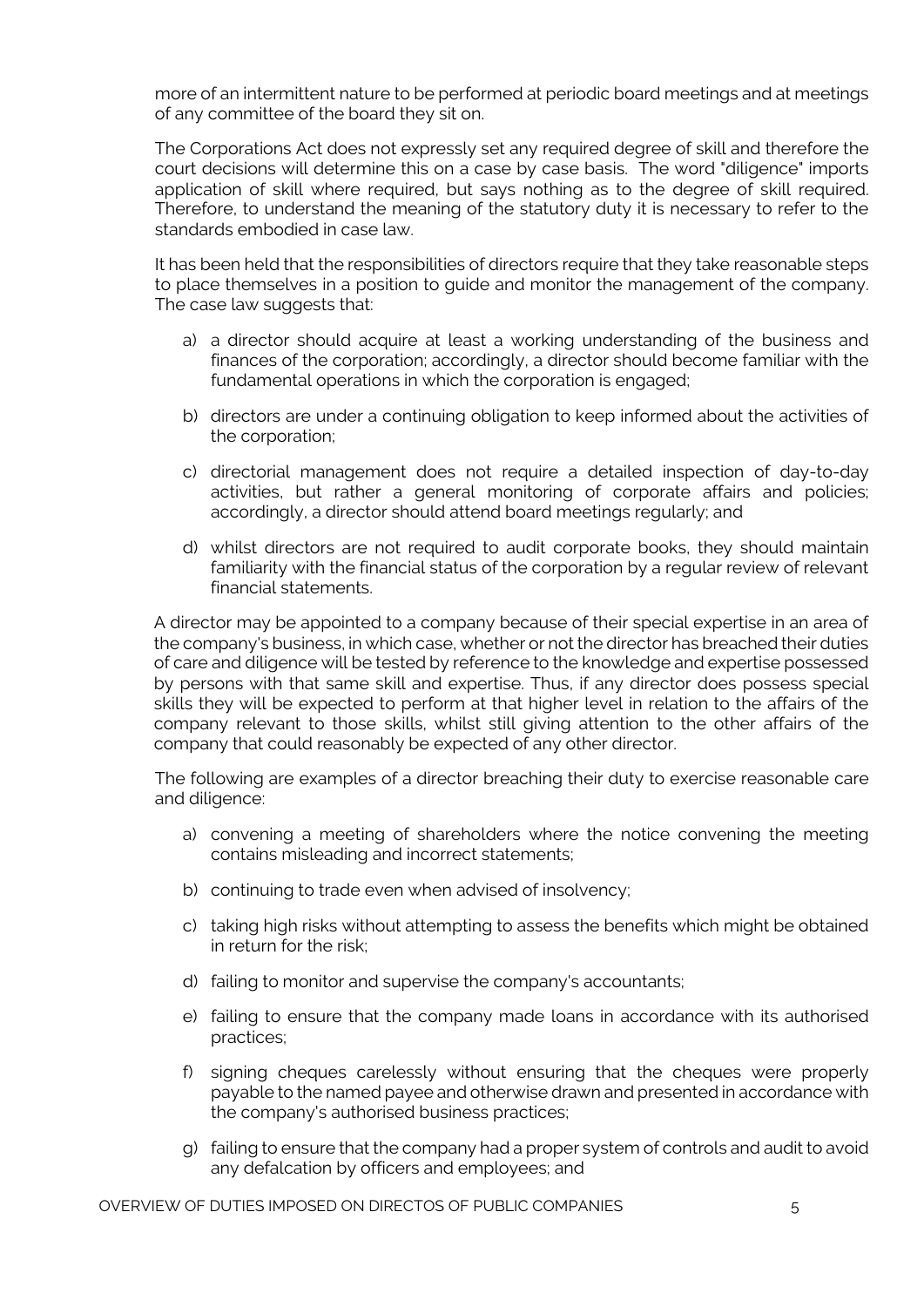h) signing an insurance policy which had been completed by another person and which the director does not read.

# **4 STATUTORY BUSINESS JUDGEMENT RULE**

A statutory business judgment rule is contained in section 180(2) of the Corporations Act. This section provides that a director of a corporation who makes a business judgment (any decision to take or not take action in respect of a matter relevant to the business operations of the corporation) is taken to meet the requirements of the statutory duty of care and diligence in section 180(1) of the Corporations Act and the equivalent duties at common law and in equity, in respect of the judgment if they:

- a) make the judgment in good faith for a proper purpose;
- b) do not have a material personal interest in the subject matter of the judgment;
- c) inform themselves about the subject matter of the judgment to the extent they reasonably believe to be appropriate; and
- d) rationally believe that the judgment is in the best interests of the corporation.

Section 180(2) of the Corporations Act further provides that the director's belief that the judgment is in the best interests of the corporation is a rational one unless the belief is one that no reasonable person in their position would hold.

The purpose of the business judgment rule is to provide directors with a "safe harbour" from personal liability for breaches of the statutory and general law duties of care and diligence in relation to "honest, informed and rational" business judgments. In one sense, this rule would seem to keep the courts away from the merits of a decision unless it can be shown that the decision making process was seriously flawed. Broadly speaking, so long as the process is not flawed, if the result turns out badly, the courts will have no right of review. Accordingly, one area where directors will continue to be exposed to litigation is in circumstances where it is alleged that there has been a failure to adequately monitor the affairs of the company.

# **5 DELEGATION AND RELIANCE**

In some cases, it is necessary and acceptable for directors to rely on the advice and conduct of others within (or even outside) the company. But directors are expected to recognise situations in which it would be dangerous to rely on others.

In terms of section 198D of the Corporations Act, unless the company's constitution provides otherwise, the directors of a company may delegate any of their powers to a committee of directors, a director, an employee of the company, or any other person. The delegation should be carefully minuted.

Section 190(1) of the Corporations Act provides that if the directors delegate a power under s198D of the Corporations Act, a director is responsible for the actions of the delegate. However, s190(2) provides that a director is not responsible under s190(1) if the director believed on reasonable grounds:

a) at all times that the delegate would exercise the power in conformity with the duties imposed on directors of the company by the Corporations Act and the company's constitution (if any); and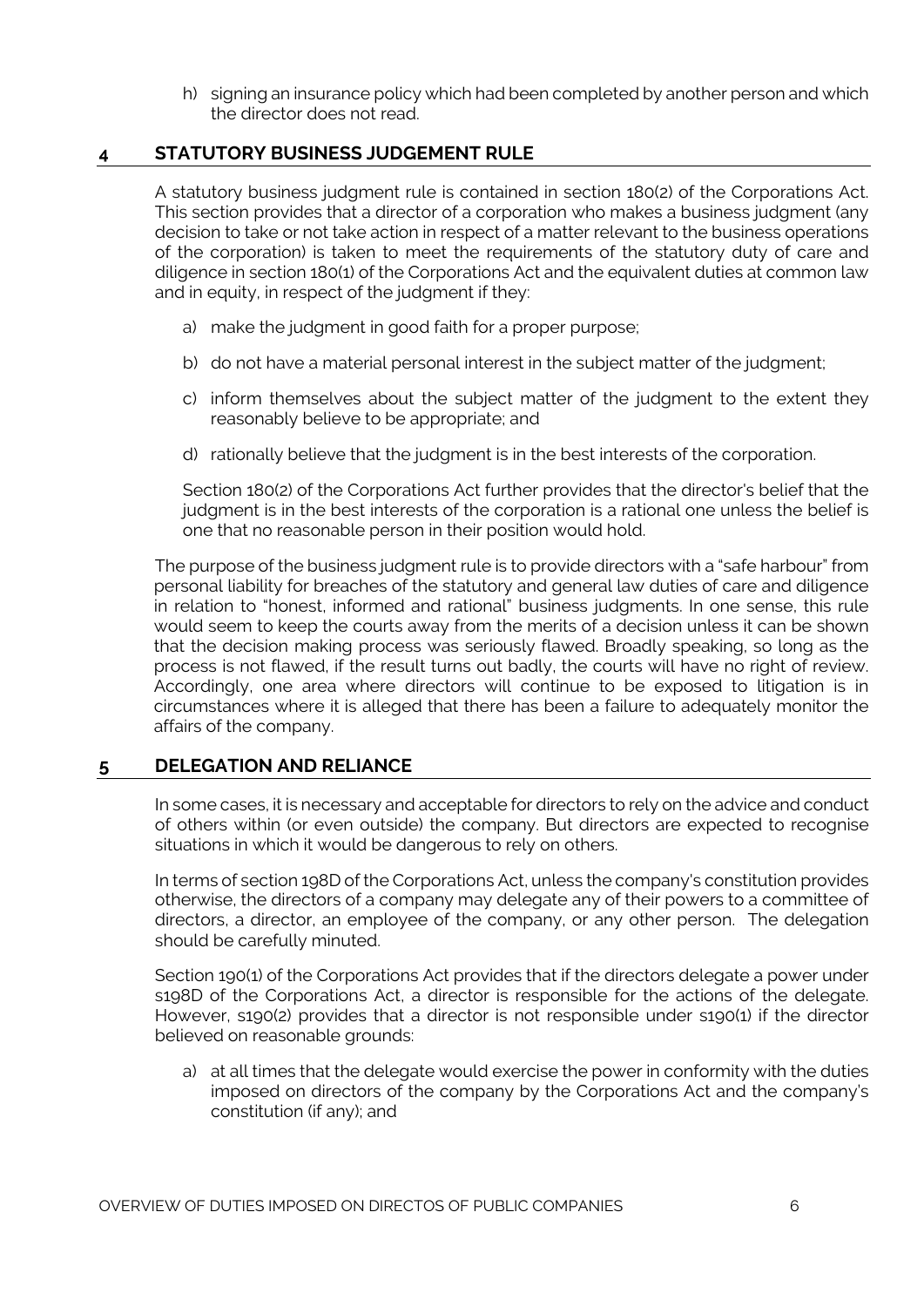b) in good faith, and after making proper inquiry if the circumstances indicated the need for inquiry, that the delegate was reliable and competent in relation to the power delegated.

Section 189 of the Corporations Act provides a presumption that reliance by a director on information or advice is reasonable and not a breach of duty (unless it is proved that the reliance was not reasonable) where the reliance was made:

- a) in good faith; and
- b) after making an independent assessment of the information or advice having regard to the director's knowledge of the company and the complexity of the structure and operations of the company.

In order to obtain the benefit of the presumption in s189 (that there has been reasonable reliance and therefore no breach of duty), the information or advice must be given or prepared by:

- a) an employee of the corporation whom the director believes on reasonable grounds to be reliable and competent in relation to the matters concerned;
- b) a professional adviser or expert in relation to matters that the director believes on reasonable grounds to be within the person's professional or expert competence;
- c) another director or officer in relation to matters within the director's or officer's authority; or
- d) a committee of directors on which the director did not serve in relation to matters within the committee's authority.

# **6 DUTY TO AVOID A CONFLICT OF DUTY AND INTEREST**

There is a strict prohibition on directors (being fiduciaries) placing themselves in a position of conflict between their personal interests and their duty to the company, except where the director has the fully informed consent of the company. The obligation aims to prevent directors improperly making a profit from their office, but goes even further to prevent directors from putting themselves in a position where it appears that they may act in their own interests.

The case law confirms that equity recognises the following principal rules:

- a) company directors must not, in any matter falling within the scope of their service, have a personal interest or inconsistent engagement with a third party, except with the company's fully informed consent. This is known as "the conflict rule";
- b) company directors must not misuse their position for their own or a third party's possible advantage, except with the company's fully informed consent, and therefore they must account to the company for any gain which they make in connection with their fiduciary office. This is known as "the profit rule"; and
- c) company directors must not misappropriate the company's property for their own or a third party's benefit. This is known as "the misappropriation rule".

The equitable principles regarding a director's obligations have been supplemented (not replaced) by provisions of the Corporations Act, including the following:

a) sections 182 and 183 deal with the improper use of position and information;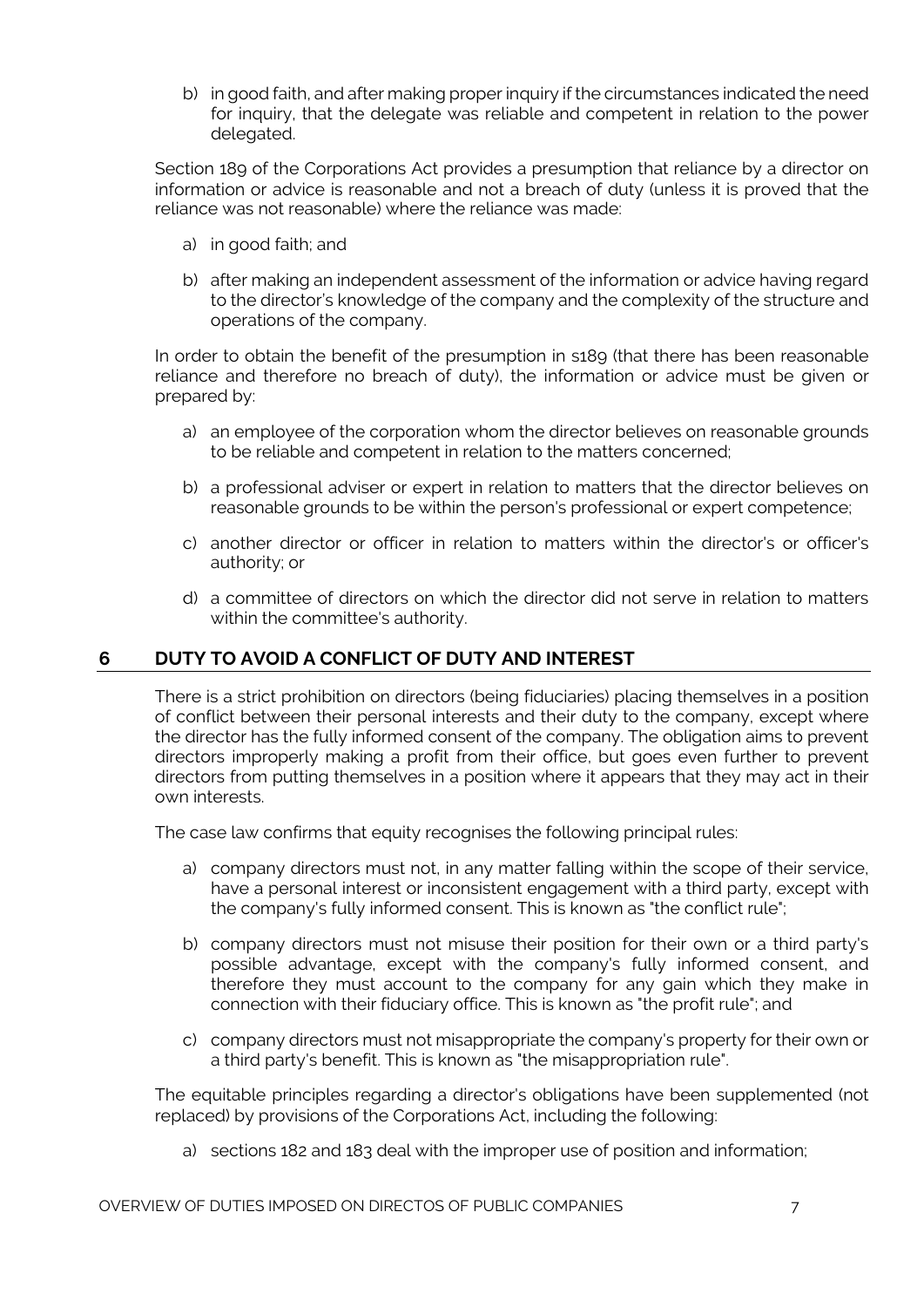- b) section 191 imposes a statutory disclosure obligation on directors who have a material personal interest in a matter that relates to the affairs of the company;
- c) section 195 prohibits a director of a public company who has a material personal interest from participating in the directors' decision;
- d) Chapter 2E deals with a public company or its child entity giving financial benefits to related parties of the public company;
- e) Part 2D.2 Div 2 deals with the giving of benefits to directors and officers on retirement or loss of office; and
- f) Part 7.11 Div 2A deals with insider trading.

# **7 CONFLICT RULE**

The conflict rule provides a general prohibition on directors placing themselves in a position of conflict whereby a personal interest or duty conflicts with their duty to the company. The courts have adopted a pragmatic approach to the scope of the conflict rule by requiring a "real sensible possibility of conflict" before a breach may be established.

The conflict rule has its most obvious application in cases where a director enters into a transaction, directly or indirectly, to which the company is a party. The clearest case of the director having a conflict is when a director enters into a transaction with the company under which the director stands to make a direct personal gain. Another category is where directors employ themselves to work for reward for the company.

Where a director of company A is engaged in a transaction with company B of which they are also a director, the director must make full disclosure of their interest and, in some cases, may be obliged to abstain from taking part in the negotiations or voting on the transaction. A conflict of duties may arise where a director owes a duty of honesty and loyalty to one company and a duty of confidentiality to another company, in a situation where the two companies are engaged in a transaction.

What action, beyond disclosure, the director must take varies from case to case depending on matters such as the degree to which the director has been involved in the transaction and the gravity of possible outcomes for the company. It may not be enough for the director to refrain from voting or absent themselves from the meeting. The circumstances may require the director to take some positive action to suggest a course of action to limit any possible harm to the company. The director may need to resign in order to avoid a breach of duty.

As noted above, there are statutory provisions regarding interested directors. Section 191(1) of the Corporations Act provides that a director of a company who has a material personal interest in a matter that relates to the affairs of the company must give the other directors notice of the interest unless section 191(2) says otherwise.

Section 195(1) of the Corporations Act provides that a director of a public company who has a material personal interest in a matter that is being considered at a directors' meeting must not be present while the matter is being considered at the meeting or vote on the matter unless section 195 allows the director to be present or the interest does not need to be disclosed under section 191.

ASIC has power to make specific declarations under section 196 if matters require urgent attention and there are difficulties in maintaining a quorum.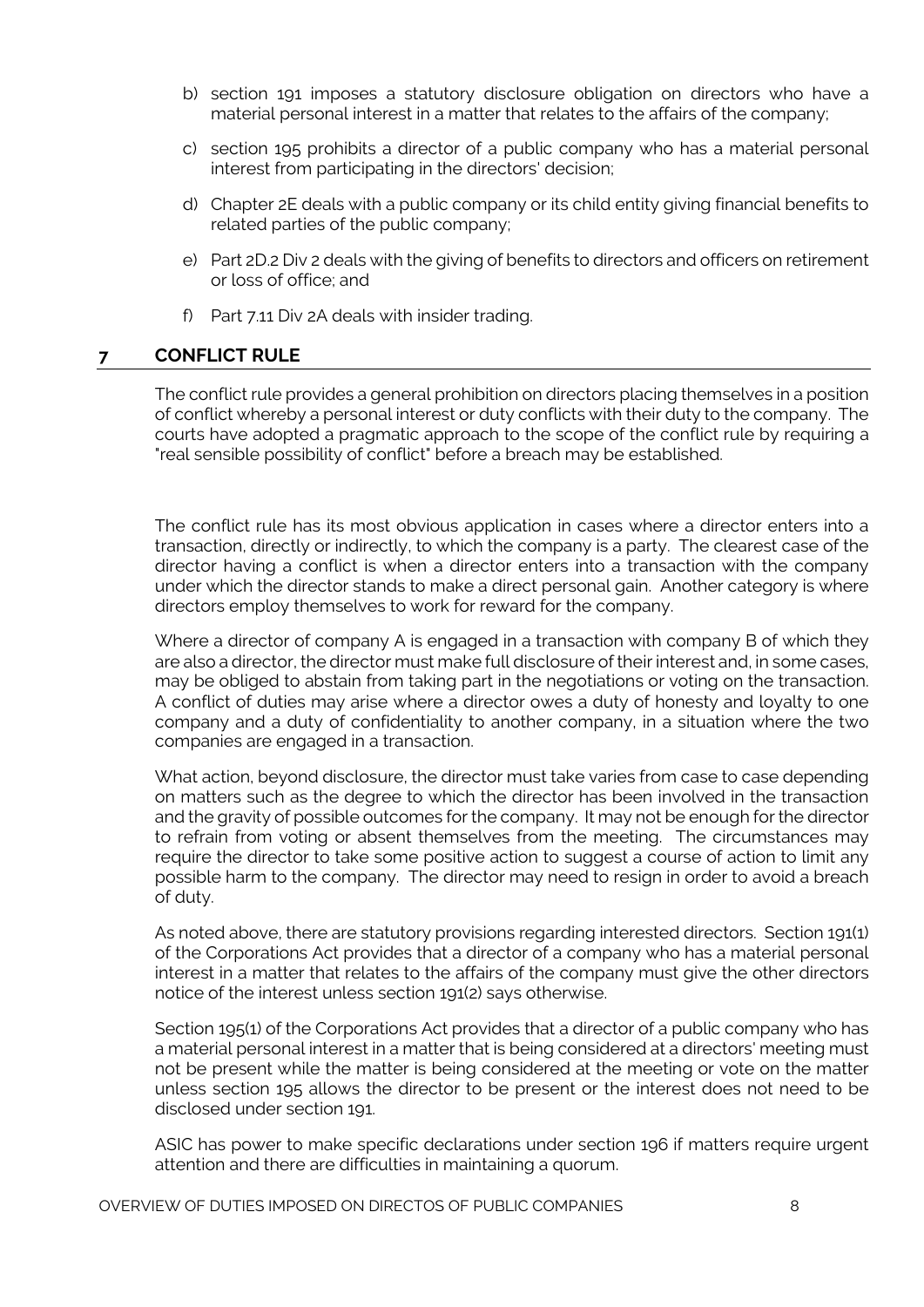# **8 PROFIT RULE**

The Profit rule states that a fiduciary is accountable for profits made in connection with their fiduciary office.

The profit rule attempts to ensure that when acting for the company, directors are not tempted by the prospect of deriving benefits for themselves. This equitable principle applies even where the company has not suffered any loss, indeed it may even have benefited. Further, there is a breach of duty even if the transaction was fair from the company's point of view. Directors must be seen to act in good faith and without selfinterest – they cannot place themselves in a position where it may appear that they are motivated by considerations other than what is in the best interests of the company. Directors may be able to avail themselves of s1318 of the Corporations Act, which permits the court to relieve them from liability for breach of duty if it appears that they acted honestly, and, having regard to the circumstances of the case, ought fairly to be excused.

The application of the profit rule to company directors raises special problems because it seems to be acknowledged that directors may make profits through investments and sometimes through their own private businesses. There is no absolute duty on a director to abstain from engaging for their own benefit in the same kind of business as that carried on by the company where there is no likelihood of confidential company information being misused. Nevertheless:

- a) directors are accountable to the company if they divert business opportunities away from the company and into their own business;
- b) it is no answer to a breach of fiduciary duty that the profit made was of a kind that the company could not have obtained;
- c) directors cannot avoid liability under the conflict or profit rules and retain the benefit of a transaction by proving that the transaction was fair to the company; and
- d) a director who derives an undisclosed personal benefit is in breach of duty, irrespective of whether the company suffered loss as a result.

Though, there may be some instances where directors can exploit corporate opportunities that come to them in their private capacity.

# **9 MISAPPROPRIATION RULE**

A Director may not apply company property either for the director's personal benefit, or for the benefit of any other person, without the authority of the company.

This restrains directors from taking remuneration or other benefits from the company's resources unless authorised by law, by the company's constitution or with the fully informed consent of the company in general meeting (Part 2D.2). For listed companies, the ASX Listing Rules require the approval of the general meeting in respect of fees payable to directors, employee incentive schemes benefiting directors and termination benefits exceeding a prescribed amount.

The equitable principles which prevent a director from misappropriating property of the company are supplemented by Chapter 2E of the Corporations Act, which prohibits a public company or its child entity from giving a financial benefit to a related party of the public company – directors of a public company are related parties of the public company – unless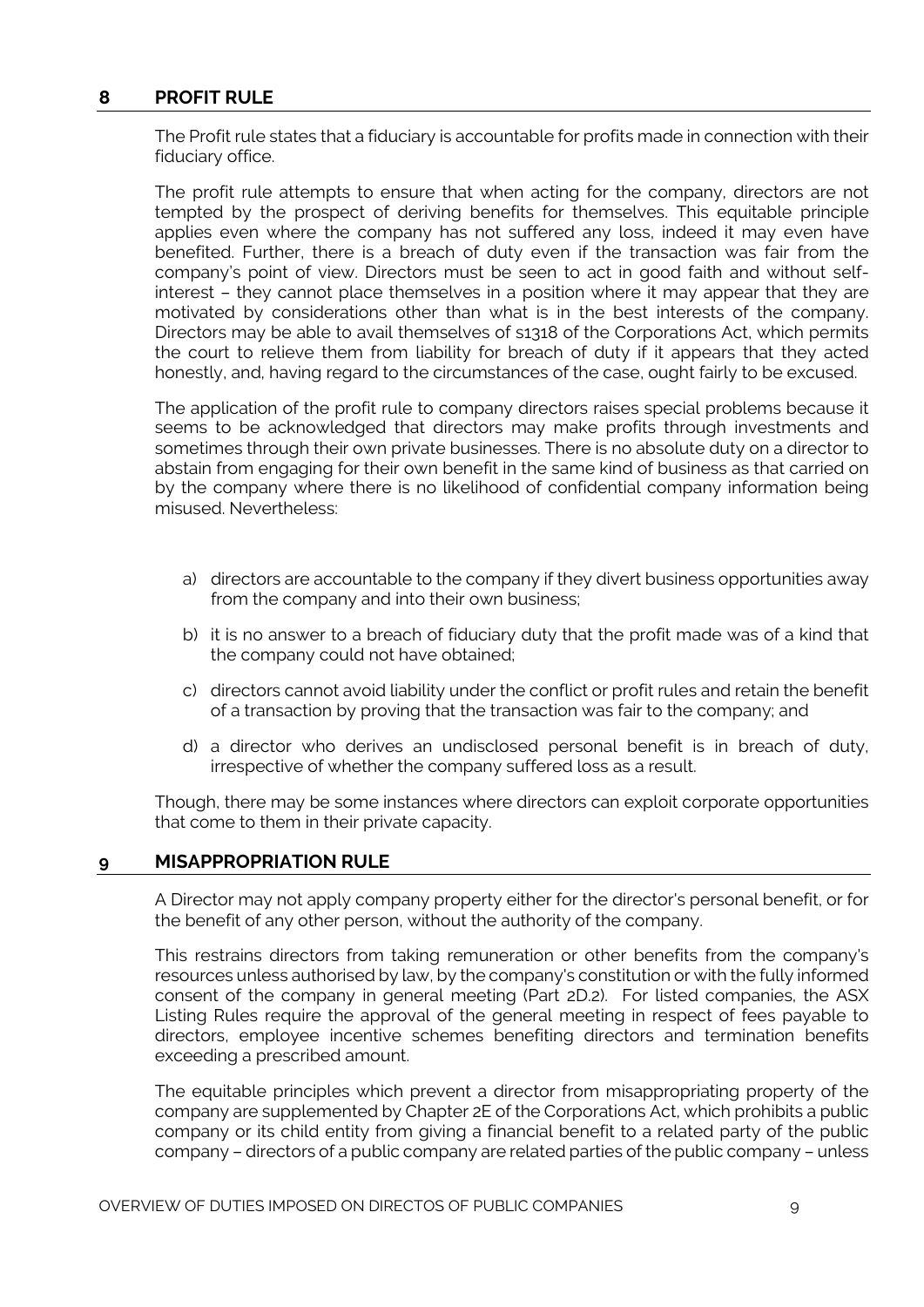the approval of members in general meeting is obtained in the manner set out in the Corporations Act.

# **10 STATUTORY PROVISIONS: IMPROPER USE OF OFFICE OR INFORMATION**

# **10.1 Misuse of Position**

Section 182 of the Corporations Act (which is a civil penalty provision) provides that a director or other officer of a corporation must not improperly use their position to gain an advantage for themselves or others or cause detriment to the corporation. Often this will overlap with the misuse of information provision because directors can misuse their position in order to gain information.

The following matters must be proved to establish a contravention of section 182:

- a) the person in question was at the relevant time an officer or employee of the corporation;
- b) the person made improper use of their position ('improper' is not defined but the High Court has stated that the test of impropriety is objective. In particular, the Court dictated that "impropriety consists in a breach of the standards of conduct that would be expected of a person in the position of the alleged offender by reasonable persons with knowledge of the duties, powers and authority of the position and the circumstances of the case".);
- c) the person made that improper use for the purpose of gaining an advantage or causing detriment to the corporation; and
- d) such an advantage was either for the officer or some other person.

#### **10.2 Misuse of information**

Section 183(1) (which is a civil penalty provision) of the Corporations Act provides that a person who obtains information because they are or have been a director or other officer of a corporation must not improperly use the information to gain an advantage for themselves or someone else or cause detriment to the corporation.

The following matters must be proved to establish a contravention of section 183:

- a) the person in question was at the relevant time an officer or employee of the corporation;
- b) the person acquired the relevant information;
- c) the person acquired that information by virtue of their position as officer or employee of the corporation;
- d) the person made improper use of the information;
- e) the person made that improper use for the purpose of gaining an advantage (as long as the purpose is there, it does not matter whether the advantage eventuates) or causing detriment to the corporation; and
- f) that such advantage was either for the officer or for some other person.

# **11 FIDUCIARY DUTIES - SUMMARY**

There are two principal fiduciary duties owed by all fiduciaries to the person whose trust is present in their relationship: